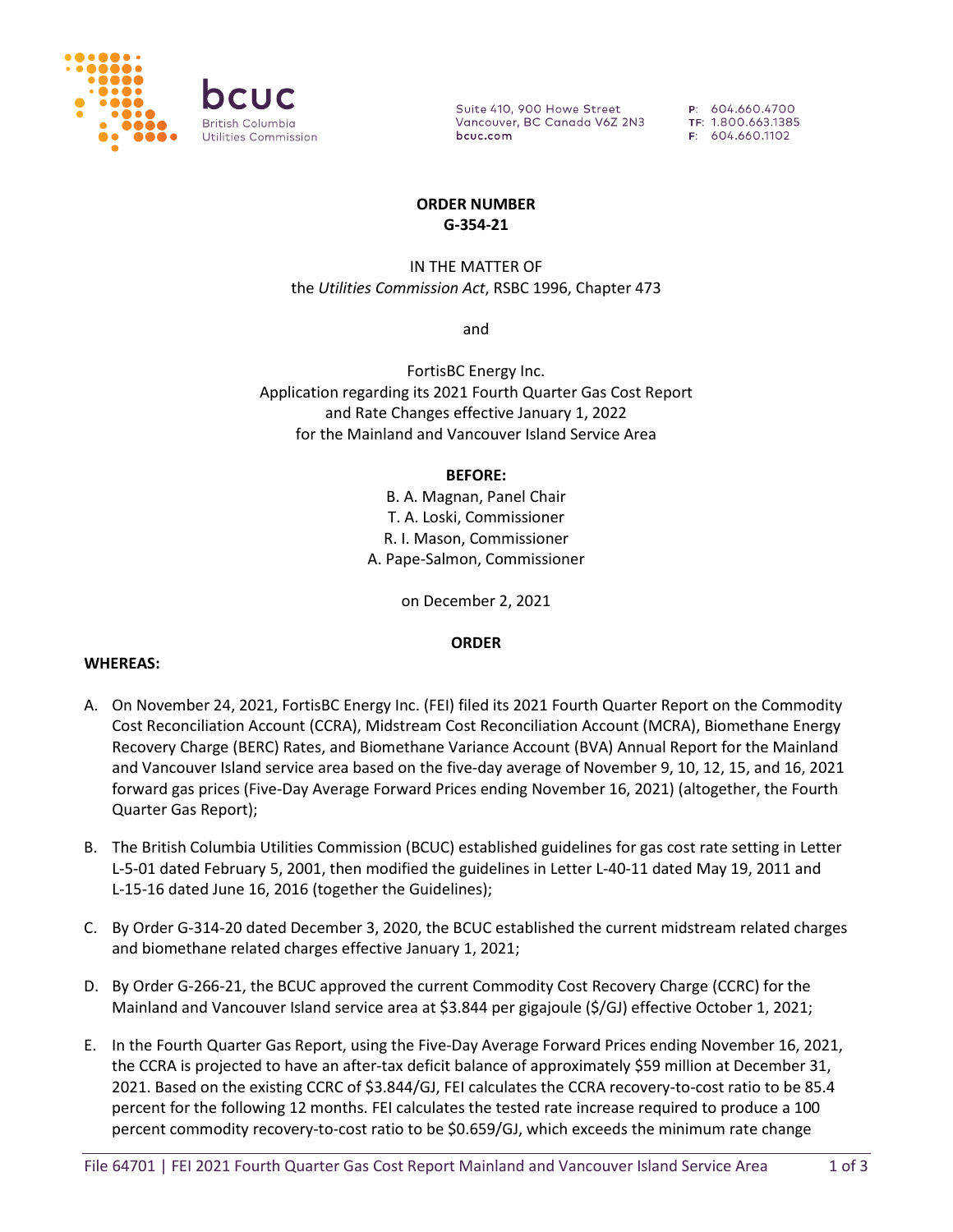threshold set out in the Guidelines, and requests approval to flow-through the increase to the CCRC effective January 1, 2022;

- F. The Fourth Quarter Gas Report requests approval to increase the Short Term Contracts BERC Rate by \$1.978/GJ, from \$11.830/GJ to \$13.808/GJ, and to increase the Long Term Biomethane Contract Rate by \$1.978/GJ from \$10.830/GJ to \$12.808/GJ effective January 1, 2022 in accordance with Order G-133-16;
- G. The combined effects of the proposed FEI Annual Review for 2022 Delivery Rates effective January 1, 2022, and the proposed changes to the Commodity Cost Recovery Charge, Storage and Transport Charges and MCRA Rate Rider 6, as requested in the Fourth Quarter Gas Report, would increase the total annual bill for a typical Mainland and Vancouver Island residential customer with an average annual consumption of 90 gigajoules by approximately \$100 or 9.3 percent;
- H. The BCUC reviewed the Fourth Quarter Gas Report and considers that the requested rate changes are warranted, and that Tab 5 and Tab 6 of the Report should be held confidential as requested by FEI, as they contain market sensitive information.

**NOW THEREFORE** pursuant to section 61(4) of the *Utilities Commission Act*, the British Columbia Utilities Commission orders as follows:

- 1. The BCUC approves the Commodity Cost Recovery Charge applicable to the Sales Rate Classes and Rate Schedule 46 LNG Service within the Mainland and Vancouver Island service area to increase \$0.659/GJ, from \$3.844/GJ to \$4.503/GJ, effective January 1, 2022.
- 2. The Storage and Transport Charges applicable to the Sales Rate Classes and Rate Schedule 46 LNG Service within the Mainland and Vancouver Island Service Area, effective January 1, 2022, are approved. The Storage and Transport Charge changes are set out in Appendix A of this Order.
- 3. The Midstream Cost Reconciliation Account Rate Rider 6 applicable to the Sales Rate Classes and Rate Schedule 46 LNG Service within the Mainland and Vancouver Island Service Area, effective January 1, 2022, is approved. The requested Midstream Cost Reconciliation Account Rate Rider 6 changes are set out in Appendix A of this Order.
- 4. The Biomethane Energy Recovery Charge applicable to all biomethane rate schedules and Rate Schedule 46 LNG Service within the Mainland and Vancouver Island Service Area is approved to increase the Short Term Contracts BERC Rate from \$11.830/GJ to \$13.808/GJ effective January 1, 2022.
- 5. The Long Term Biomethane Contract rate is approved to increase from \$10.830/GJ to \$12.808/GJ effective January 1, 2022.
- 6. FEI will notify all customers that are affected by the rate changes with a bill insert or bill message to be included with the next monthly gas billing.
- 7. The BCUC will hold confidential the information in Tab 5 and Tab 6 of the Fourth Quarter Report, as requested by FEI, as it contains market sensitive information.
- 8. FEI is directed to file with the BCUC revised tariff pages within 15 days of this order.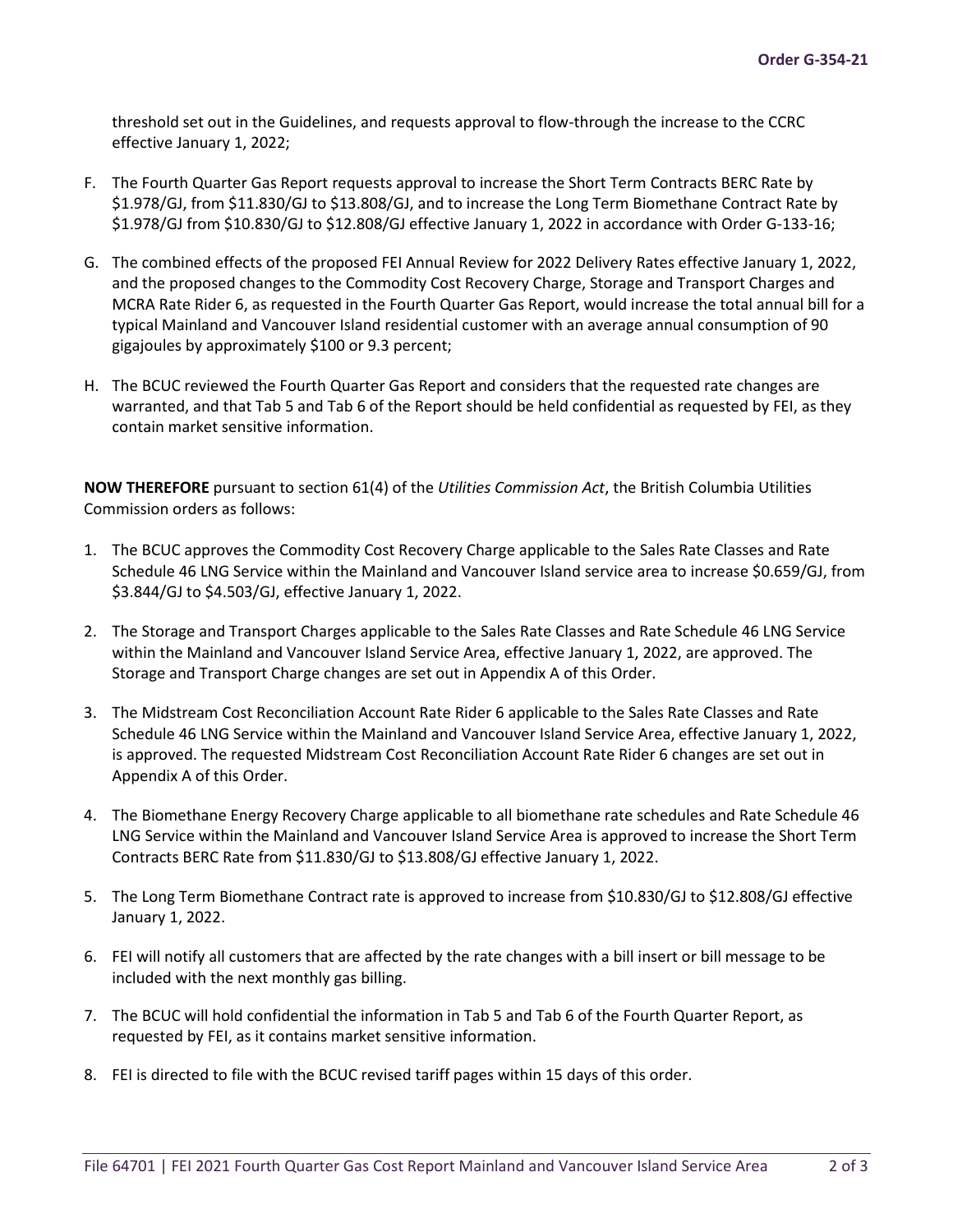**DATED** at the City of Vancouver, in the Province of British Columbia, this 2<sup>nd</sup> day of December 2021.

BY ORDER

*Original signed by:*

B. A. Magnan Commissioner

Attachment